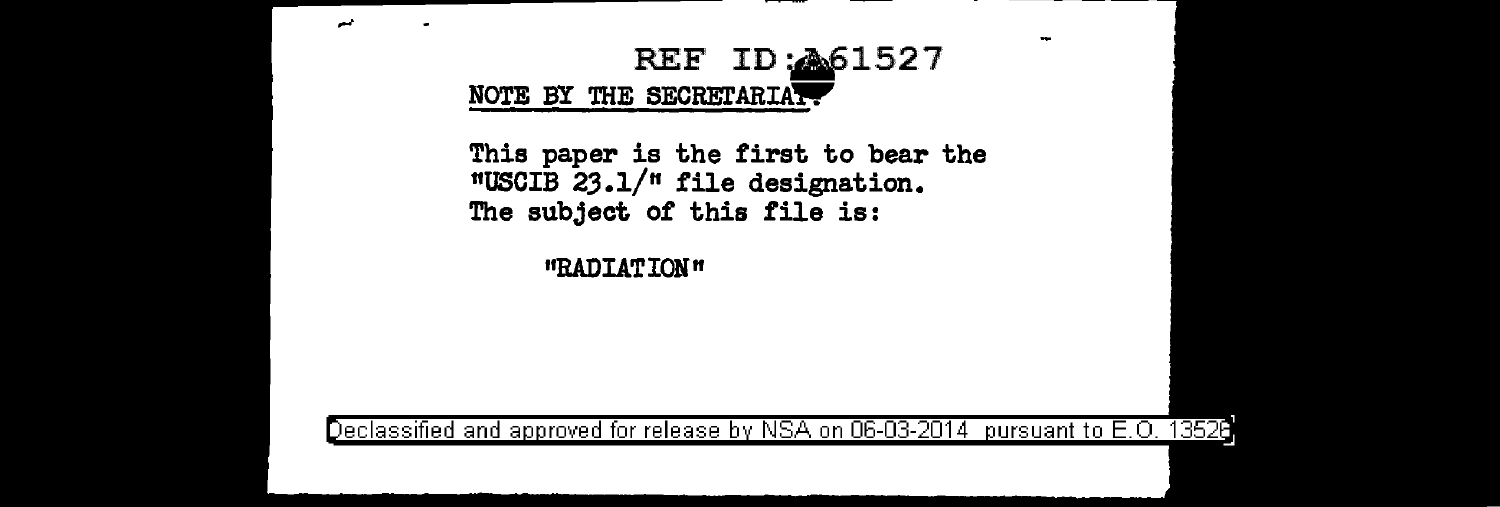REF-972CRA64-527



 $\frac{0}{2}$ 

USCIB: 23.1/l

2a April 1954

SECRET-

## MEMORANDUM FOR THE MEMBERS OF USCIB:

Subject: Stenafax Duplicating Machine.

The enclosure is distributed at the request of the Director, National Security Agency for information and, with regard to paragraph *3,* for such action as is appropriate on the part ot the individual member organizations.

פוזי

Navy **ptain.** tive Secretary, USCIB

Enclosure NSA Serial 00125-S dtd 22 Apr 1954.

USCIB: 23.1/l

*SECRET*